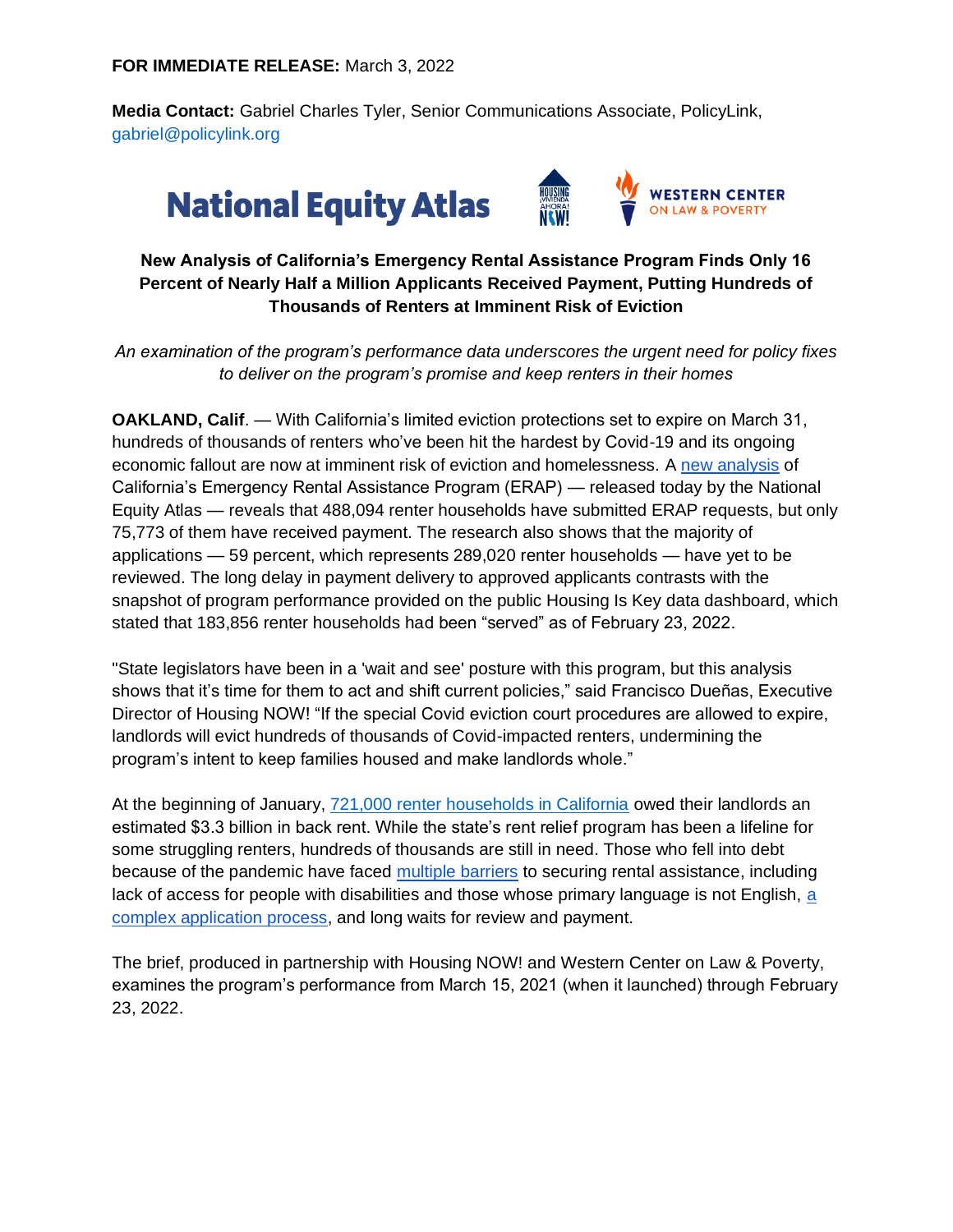**Key findings include:**

- **Only 16 percent of renters who have applied to the program have received assistance, either directly or through a payment to their landlord.** Nearly half a million renters have submitted rental assistance requests but just 75,773 households have received assistance.
- **The majority of applicants are still waiting for their applications to be reviewed.** Fifty-nine percent of applicants (289,020 households) are still awaiting a decision on their applications. Among those whose applications have been initially approved, the typical wait time for a response was three months (a median of 104 days).
- **Most renters whose applications have been approved are still waiting to be paid.**  As of February 23, 2022, 180,280 renter households have had their applications approved, but 104,507 of them (58 percent) have not yet received assistance. The median wait time between submitting an application and receiving payment is 135 days, indicating that it takes about a month for applicants to be paid even after approval.
- **The speed with which rental assistance is being distributed is improving over time but remains painfully slow.** Households that applied for aid in March 2021 typically waited 181 days to receive aid payments, and households that applied in October 2021 typically waited 119 days.
- **Most renters who received assistance have requested additional support.** Among renter households who have received rental assistance, 90 percent of them (69,336 households) have reapplied to the program for additional support.
- **Renters whose primary language is not English appear to be underrepresented in the program.** More than half (54 percent) of severely cost-burdened renter households speak a language other than English at home, yet 88 percent of rental assistance applicants indicated that their primary language was English.

"Our analysis underscores how essential eliminating rent debt remains to an equitable and people-centered recovery in California, especially at this moment," said Sarah Treuhaft, Vice President of Research at PolicyLink. "Identifying the challenges renters have faced in obtaining aid is just the first step. Now advocates and policymakers need to use it to remove those barriers and push for solutions to ensure that every Californian who needs help gets it before protections expire."

The findings illustrate the urgent need for policy action. For an equitable recovery, California policymakers need to act quickly to extend statewide eviction protections and enact long-term solutions to the affordability crisis while leaving local governments the flexibility to enact and maintain their own protections.

"Every day that rental assistance is delayed, the people the program was intended to serve and protect are facing landlord harassment, eviction, and loss of their homes," said Madeline Howard, Senior Attorney at Western Center on Law & Poverty. "Some local governments have taken the steps necessary to protect tenants in their communities while assistance is distributed;